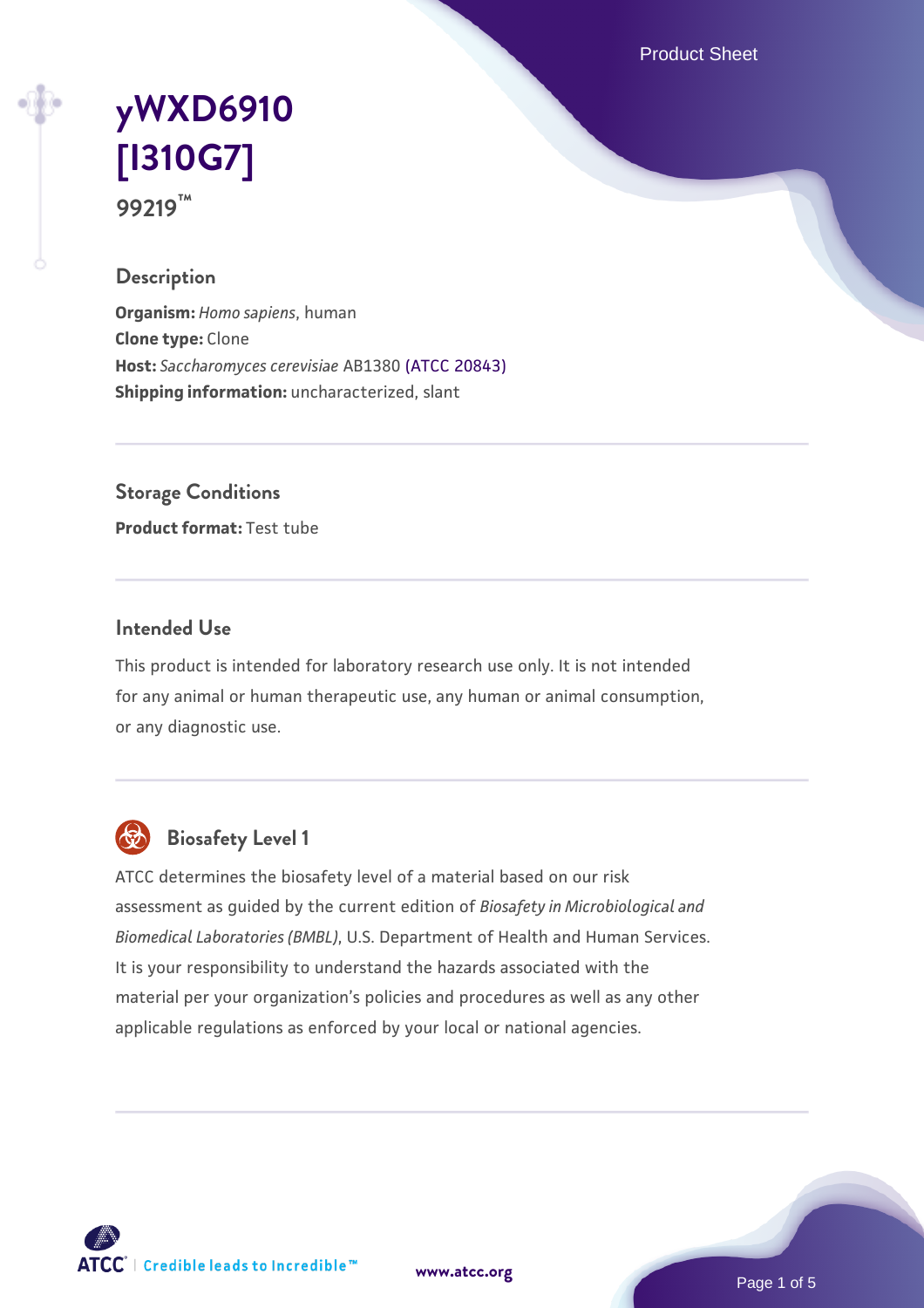# **Certificate of Analysis**

For batch-specific test results, refer to the applicable certificate of analysis that can be found at www.atcc.org.

### **Insert Information**

**Type of DNA:** genomic **Genome:** Homo sapiens **Chromosome:** X **Gene name:** DNA Segment **Gene product:** DNA Segment **Contains complete coding sequence:** Unknown

## **Vector Information**

**Type of vector:** YAC **Markers:** SUP4; URA3; TRP1

# **Growth Conditions**

**Medium:**  [ATCC Medium 1245: YEPD](https://www.atcc.org/-/media/product-assets/documents/microbial-media-formulations/1/2/4/5/atcc-medium-1245.pdf?rev=705ca55d1b6f490a808a965d5c072196) **Temperature:** 30°C

# **Notes**

More information may be available from ATCC (http://www.atcc.org or 703- 365-2620).

# **Material Citation**

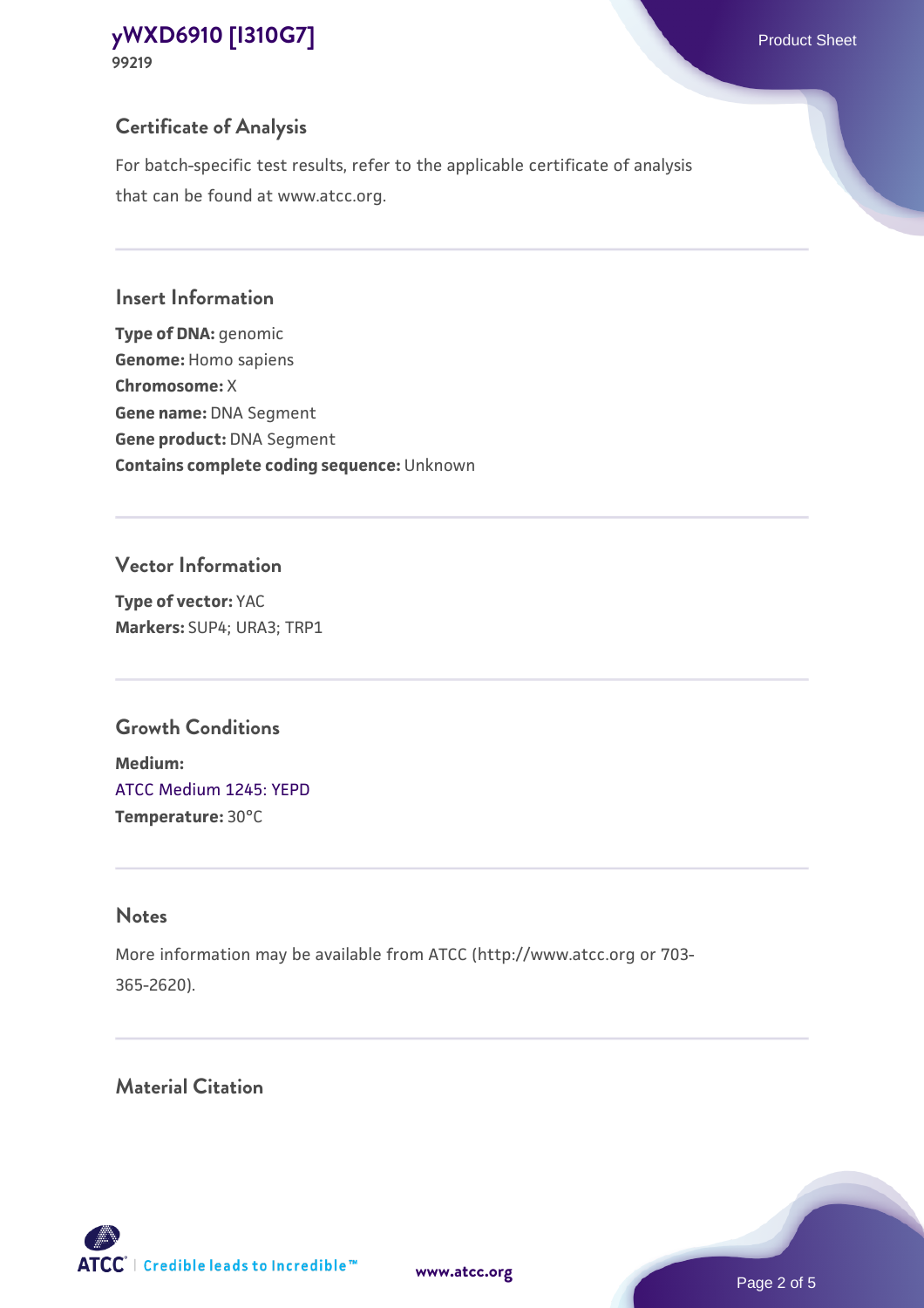If use of this material results in a scientific publication, please cite the material in the following manner: yWXD6910 [I310G7] (ATCC 99219)

#### **References**

References and other information relating to this material are available at www.atcc.org.

#### **Warranty**

The product is provided 'AS IS' and the viability of  $ATCC<sup>®</sup>$  products is warranted for 30 days from the date of shipment, provided that the customer has stored and handled the product according to the information included on the product information sheet, website, and Certificate of Analysis. For living cultures, ATCC lists the media formulation and reagents that have been found to be effective for the product. While other unspecified media and reagents may also produce satisfactory results, a change in the ATCC and/or depositor-recommended protocols may affect the recovery, growth, and/or function of the product. If an alternative medium formulation or reagent is used, the ATCC warranty for viability is no longer valid. Except as expressly set forth herein, no other warranties of any kind are provided, express or implied, including, but not limited to, any implied warranties of merchantability, fitness for a particular purpose, manufacture according to cGMP standards, typicality, safety, accuracy, and/or noninfringement.

#### **Disclaimers**

This product is intended for laboratory research use only. It is not intended for any animal or human therapeutic use, any human or animal consumption,

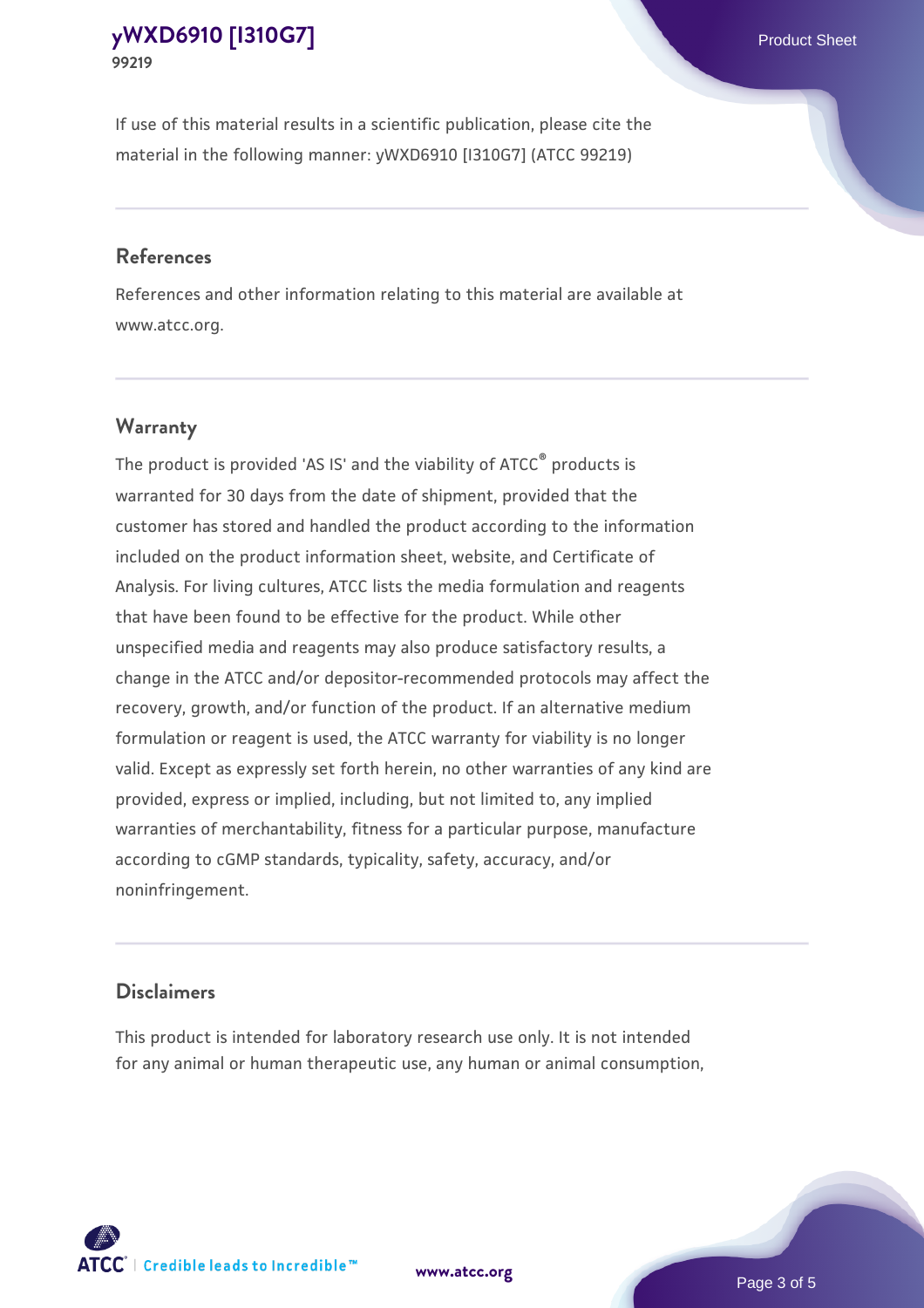or any diagnostic use. Any proposed commercial use is prohibited without a license from ATCC.

While ATCC uses reasonable efforts to include accurate and up-to-date information on this product sheet, ATCC makes no warranties or representations as to its accuracy. Citations from scientific literature and patents are provided for informational purposes only. ATCC does not warrant that such information has been confirmed to be accurate or complete and the customer bears the sole responsibility of confirming the accuracy and completeness of any such information.

This product is sent on the condition that the customer is responsible for and assumes all risk and responsibility in connection with the receipt, handling, storage, disposal, and use of the ATCC product including without limitation taking all appropriate safety and handling precautions to minimize health or environmental risk. As a condition of receiving the material, the customer agrees that any activity undertaken with the ATCC product and any progeny or modifications will be conducted in compliance with all applicable laws, regulations, and guidelines. This product is provided 'AS IS' with no representations or warranties whatsoever except as expressly set forth herein and in no event shall ATCC, its parents, subsidiaries, directors, officers, agents, employees, assigns, successors, and affiliates be liable for indirect, special, incidental, or consequential damages of any kind in connection with or arising out of the customer's use of the product. While reasonable effort is made to ensure authenticity and reliability of materials on deposit, ATCC is not liable for damages arising from the misidentification or misrepresentation of such materials.

Please see the material transfer agreement (MTA) for further details regarding the use of this product. The MTA is available at www.atcc.org.

#### **Copyright and Trademark Information**

© ATCC 2021. All rights reserved.

ATCC is a registered trademark of the American Type Culture Collection.



**[www.atcc.org](http://www.atcc.org)**